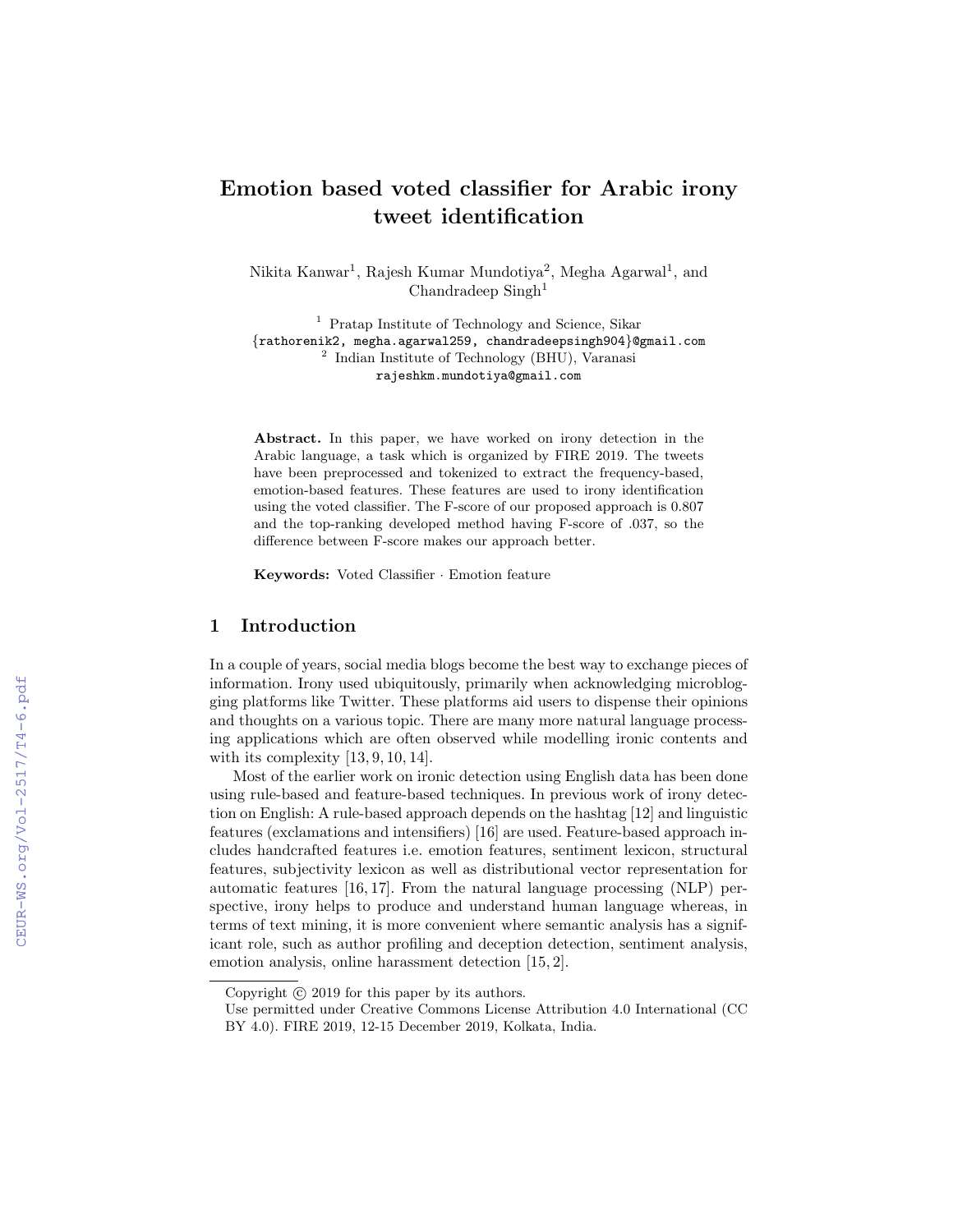2 N. Kanwar et al.

Irony detection in Arabic tweets is a challenging task due to the inclusion of dialects, non-diacritised texts, data sparsity, and code-switching with Arabic dialects, French and English[12]. We have devised a machine learning-based voted classifier tool based on emotion feature and term frequency-inverse document frequency (tf-idf) features of an Arabic tweet. For the emotion feature extraction, we exerted Google translation api to English.

# 2 Related Work

Irony detection has been a problem scrutinised by various disciplines, such as linguistics, philosophy, and psychology, but their description in formal terms id quite tricky. The irony is also a challenge for the sentiment analysis problems. Faras, Delia et. al. gives a irony detection on tweets data. The author considers it as a binary classification problem where mostly tweets specified with distinct hashtags. They propose an affective method for extraction of features based on an extensive range of lexical resources accessible for English. The author uses twitter data for corpora creation using two approach- self-tagging and crowdsourcing. They use irony detection model with emotion information for a complete model named emoIDM [6]. Similarly, de Freitas et al. also uses tweets data for irony detection, the author describes a set of patterns that may help to suggest ironic/sarcastic statements. In this paper, the author has analyzed tweets under the scope of the domain "Fim do Mundo" in the experiment section [7]. On the other hand, Buschmeier et al. treats this problem as supervised learning and evaluate the different classifier. The author uses the revies dataset for classification, whether the review is irony or non-irony [3].

Moving ahead to the direction of sentiment analysis in Arabic language irony detection, many authors proposed their methods with different methodologies. Heikal, Maha et al. proposed a deep learning method for sentiment analysis. The Arabic language is more complicated than any other language because of the complex structure and inclusion of various dialects in language. The author used ensemble techniques, which include Convolution neural network and Long short term memory to predict the sentiment of Arabic tweets [11]. Jihen Karouia et al. describe the sentiment analysis in Arabic tweets as a binary classification technique. They define tweet as a vector composed of four groups of features: surface, sentiment, shifter and internal context features, and applies different types of machine learning classifiers [12]. El-Masri et al. performed sentiment analysis in Arabic tweets using a combination of features; those features are preprocessing on Arabic tweets using stemming and retweets, n-gram features, lexicon-based method and machine learning-based methods [5].

Most researcher also focuses on emotion detection. Agrawal et al. proposed a methodology for sarcasm detection called automated word embedding for sarcasm, which using relevant information from word representation [1]. Duppada, Venkatesh, et al. presents a task paper for SemEval-2018 Affect in Tweets (English) sub-tasks. This task is mainly focused on the ordinal classification and

https://cloud.google.com/translate/docs/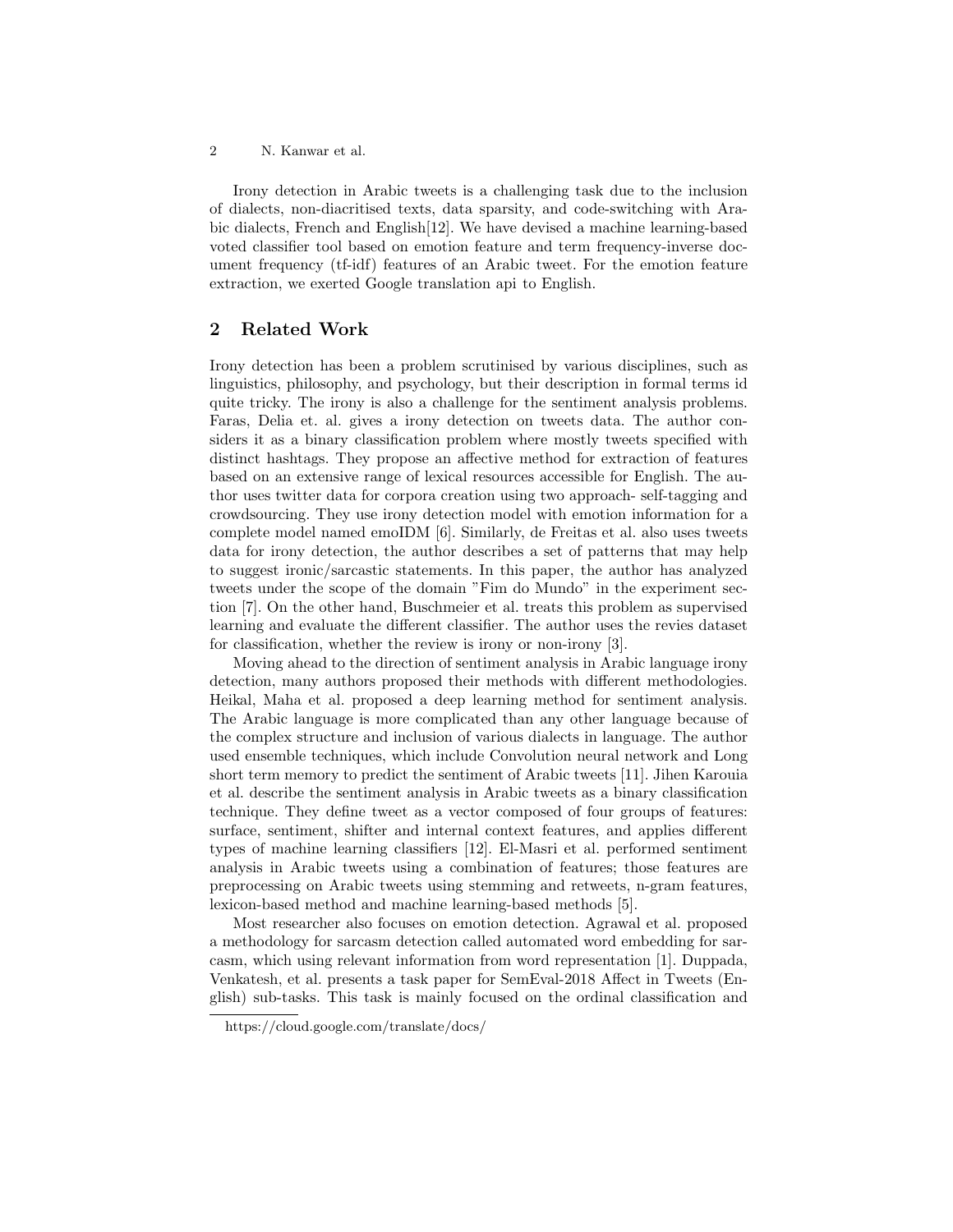regression sub-tasks for valence and emotion. The author uses four different model domain adaptation and creates an ensemble to give the final prediction [4].

## 3 Experimental Setup

Earlier work on ironic content identification depended on feature engineering. The handcrafted feature extraction required knowledge about language, which is a tedious task for a person who is new for the language. Our classification method solely depends upon emotional features and tf-idf features.

#### 3.1 Dataset Statistics

In this task, the task organiser has provided a balanced dataset of 4024 posts for the training, out of which 2091 are ironic and remaining as non-ironic posts, and 1006 are the testing dataset, as mentioned in Table 1 [8].

|  | <b>Table 1.</b> Dataset statistics |
|--|------------------------------------|
|  |                                    |

| Data                 | ironic non-ironic Total |      |
|----------------------|-------------------------|------|
| Training 2091   1933 |                         | 4024 |
| Testing -            |                         | 1006 |

#### 3.2 Data Preprocessing

In the preprocessing part, all posts were cleaned using the "Tweet Preprocessing" library with default settings. We got the clean post after removing the Hashtag, URL's, Mentions, Emoji's and Smileys for getting the stable emotion features from Deepmoji, and the get the preprocessed post after ignoring the Arabic stop words (available in NLTK) from the tokenised sentences. The tf-idf features aid to design a language-independent model. Whereas lemmatisation, stemming and grammatical features are language-dependent. The emotions and tf-idf feature have been extracted through cleaned and preprocessed posts, respectively.

#### 3.3 Feature Extraction

For the classification task, our system combines two features: Emotion-based feature and Frequency-based feature. We have assumed that the meaning of posts will be captured through emotions and syntactic features through the frequency-based method. Emotion features extraction has been done though

https://pypi.org/project/tweet-preprocessor/ https://www.nltk.org/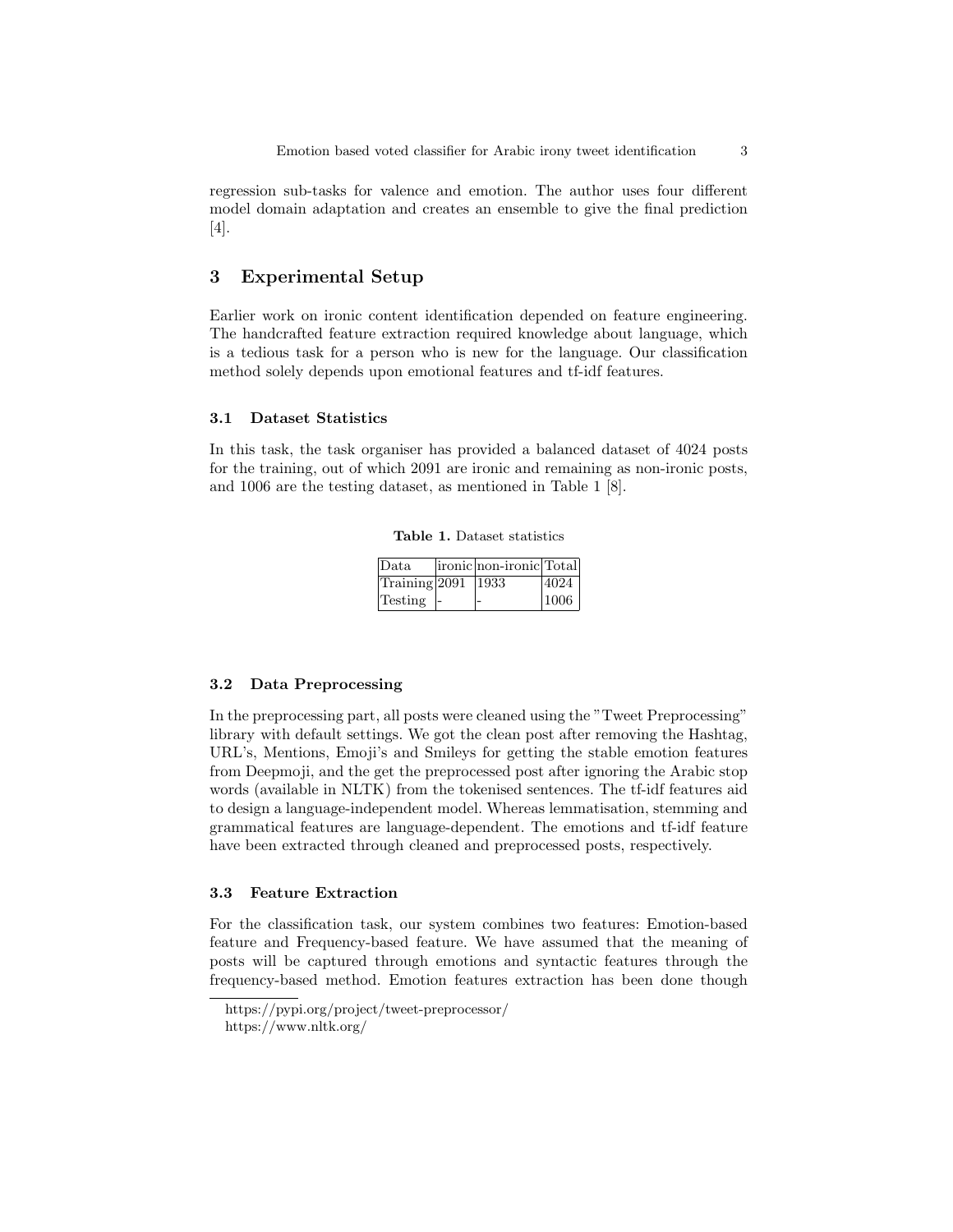4 N. Kanwar et al.

the translation of clean posts into English via Google translation API. The translated posts feed to deepmoji (using in default setting), which gives the emotion feature vector. The preprocessed post has used tf-idf vectorization to represent the syntax features.

#### 3.4 Classifier

Our classifier model includes the robust classifier: Multimodel Naive Bayes (MNB), Support Vector Machine (SVM), Logistic Regression (LR), with Stochastic Gradient Descent (SGD). We stored all tracks performance of the individual classifiers. All classifier takes input in the form of concatenated features (emotion feature and tf-idf feature) matrix and output as a binary label for the categorical result. The training has done using cross-validation, in which 0.8% was used as training and remaining for validation, randomly. Each classifier has a different score, as classifiers have different specialties. Therefore, we combined them in order of Multimodel Naive Bayes, Support Vector Machine, and Logistic Regression to get an ensembled result. We make a voting system based on majority rule with the classifiers. The complete processing flow has shown in Figure 1.

# 4 Experiment and Result

We trained different models on the training set and tested them on the validation set, using scikit-learn. The initial experimental results were based on tf-idf features as a baseline, later on, improves by concatenation of emotion features. The training of logistic regression with stochastic gradient descent with hinge loss till 50 maximum iterations and regularised by L2. Remaining classifiers applied with the default setting. The result of each classifier on validation data are shown in Table 2. After using the voting system, the result of validation and test data has shown in Table 3.

| Techniques       | <b>MNB</b> |      | LR    |                                                                      |       | <b>SVM</b> |      |      |      |
|------------------|------------|------|-------|----------------------------------------------------------------------|-------|------------|------|------|------|
| Labels           |            |      |       | Precision Recall $F_1$ Precision Recall $F_1$ Precision Recall $F_1$ |       |            |      |      |      |
| ironic           | 0.68       | 0.87 | 0.76  | 0.7                                                                  | 0.86  | (0.77)     | 0.72 | 0.82 | 0.76 |
| non-ironic       | 0.84       | 0.64 | 0.72  | 0.84                                                                 | 0.67  | 0.74       | 0.81 | 0.81 | 0.76 |
| weighted average | 0.77       | 0.75 | 0.74  | 0.77                                                                 | 0.76  | 0.76       | 0.77 | 0.76 | 0.76 |
| Accuracy         | 0.745      |      | 0.755 |                                                                      | 0.761 |            |      |      |      |

Table 2. Classifier result on validation dataset at Precision, Recall, F-score and Accuracy in %.

https://github.com/bfelbo/DeepMoji https://scikit-learn.org/stable/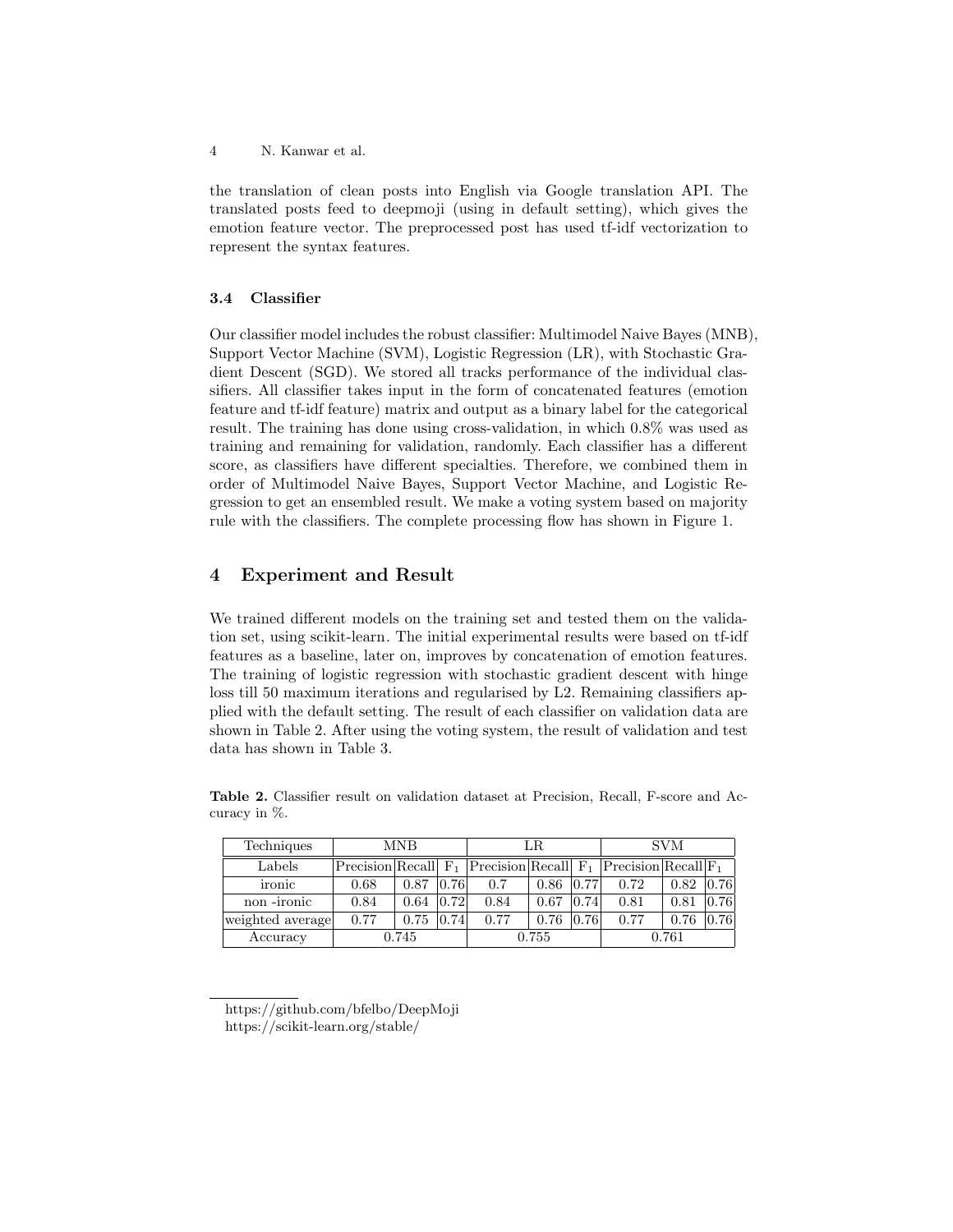

Fig. 1. Voted based system for Arabic irony identification

Table 3. Voted classifier result on validation and testing dataset in %.

| Labels           | Precision Recall |      | $\mathbf{F}_1$ |
|------------------|------------------|------|----------------|
| Validation Datal | 0.77             | 0.76 | $\pm 0.75$     |
| Testing Data     |                  |      | 0.807          |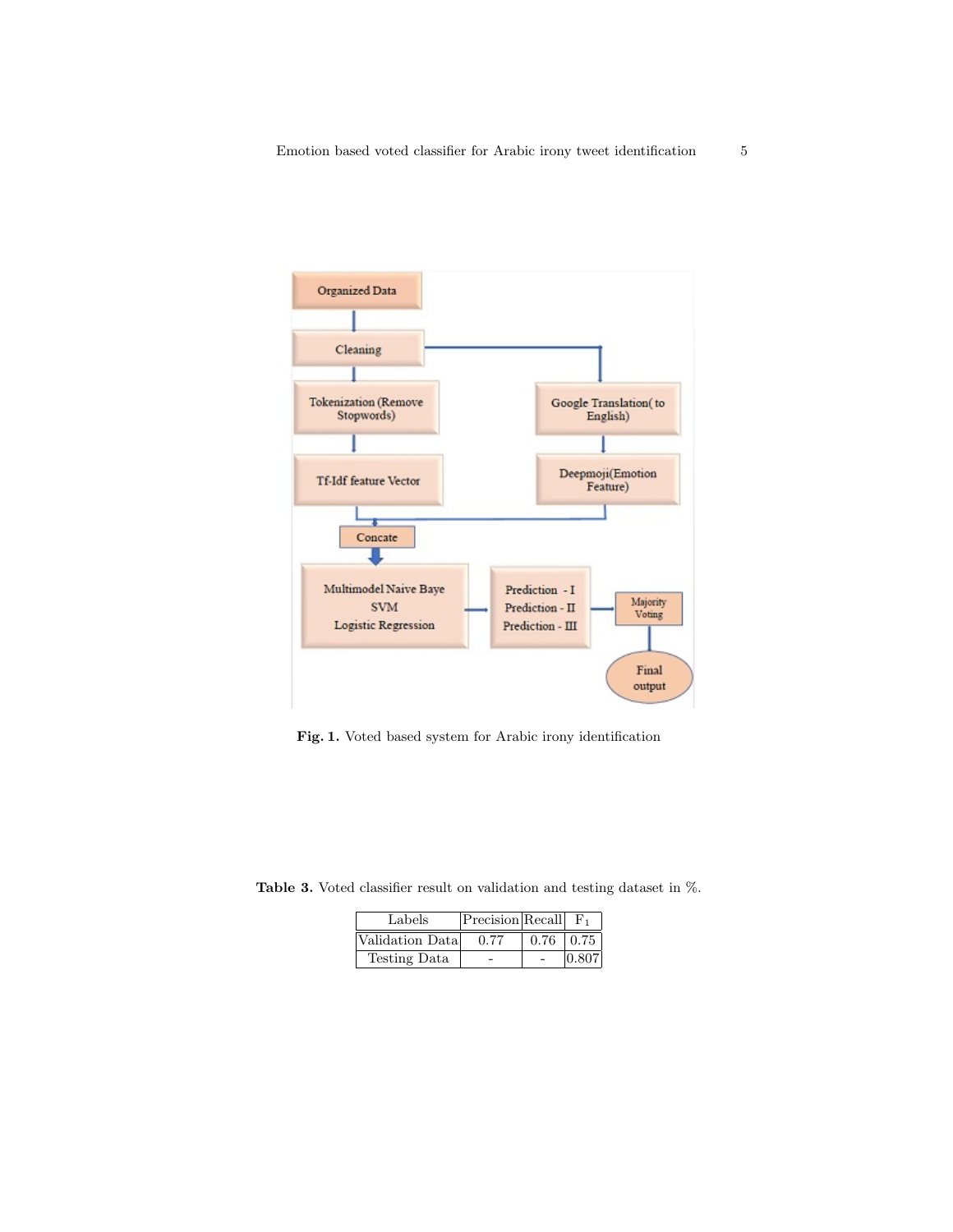6 N. Kanwar et al.

## 5 Conclusion

Our majority voted classifier for Arabic tweet identification has achieved 0.75%, 0.807% F-score on cross-validation and testing data, respectively. The F-score difference between our system and the top-ranking system is 0.037%. The data is a binary labeled, which handled through the concatenation of tf-idf and emotionbased feature. That features are generated using the generative (Multimodel Naive Bayes) and discriminative (Logistic Regression, Support Vector Machine) algorithms. The voted classifier is based on high majority rule. As future work, It would be helpful to use deep learning-based techniques with pre-trained subword level embeddings.

## References

- 1. Agrawal, A., An, A.: Affective representations for sarcasm detection. In: The 41st International ACM SIGIR Conference on Research & Development in Information Retrieval. pp. 1029–1032. ACM (2018)
- 2. Al-Ayyoub, M., Khamaiseh, A.A., Jararweh, Y., Al-Kabi, M.N.: A comprehensive survey of arabic sentiment analysis. Information Processing & Management  $56(2)$ , 320–342 (2019)
- 3. Buschmeier, K., Cimiano, P., Klinger, R.: An impact analysis of features in a classification approach to irony detection in product reviews. In: Proceedings of the 5th Workshop on Computational Approaches to Subjectivity, Sentiment and Social Media Analysis. pp. 42–49 (2014)
- 4. Duppada, V., Jain, R., Hiray, S.: Seernet at semeval-2018 task 1: Domain adaptation for affect in tweets. arXiv preprint arXiv:1804.06137 (2018)
- 5. El-Masri, M., Altrabsheh, N., Mansour, H., Ramsay, A.: A web-based tool for arabic sentiment analysis. Procedia Computer Science 117, 38–45 (2017)
- 6. Farías, D.I.H., Patti, V., Rosso, P.: Irony detection in twitter: The role of affective content. ACM Transactions on Internet Technology (TOIT) 16(3), 19 (2016)
- 7. de Freitas, L.A., Vanin, A.A., Hogetop, D.N., Bochernitsan, M.N., Vieira, R.: Pathways for irony detection in tweets. In: Proceedings of the 29th Annual ACM Symposium on Applied Computing. pp. 628–633. ACM (2014)
- 8. Ghanem, B., Karoui, J., Benamara, F., Moriceau, V., Rosso, P.: Idat@fire2019: Overview of the track on irony detection in arabic tweets. In: FIRE (Working Notes) (2019)
- 9. Ghosh, A., Veale, T.: Fracking sarcasm using neural network. In: Proceedings of the 7th workshop on computational approaches to subjectivity, sentiment and social media analysis. pp. 161–169 (2016)
- 10. González-Ibánez, R., Muresan, S., Wacholder, N.: Identifying sarcasm in twitter: a closer look. In: Proceedings of the 49th Annual Meeting of the Association for Computational Linguistics: Human Language Technologies: Short Papers-Volume 2. pp. 581–586. Association for Computational Linguistics (2011)
- 11. Heikal, M., Torki, M., El-Makky, N.: Sentiment analysis of arabic tweets using deep learning. Procedia Computer Science 142, 114–122 (2018)
- 12. Karoui, J., Zitoune, F.B., Moriceau, V.: Soukhria: Towards an irony detection system for arabic in social media. Procedia Computer Science 117, 161–168 (2017)
- 13. Liu, B.: Sentiment analysis and opinion mining. Synthesis lectures on human language technologies  $5(1)$ , 1–167 (2012)